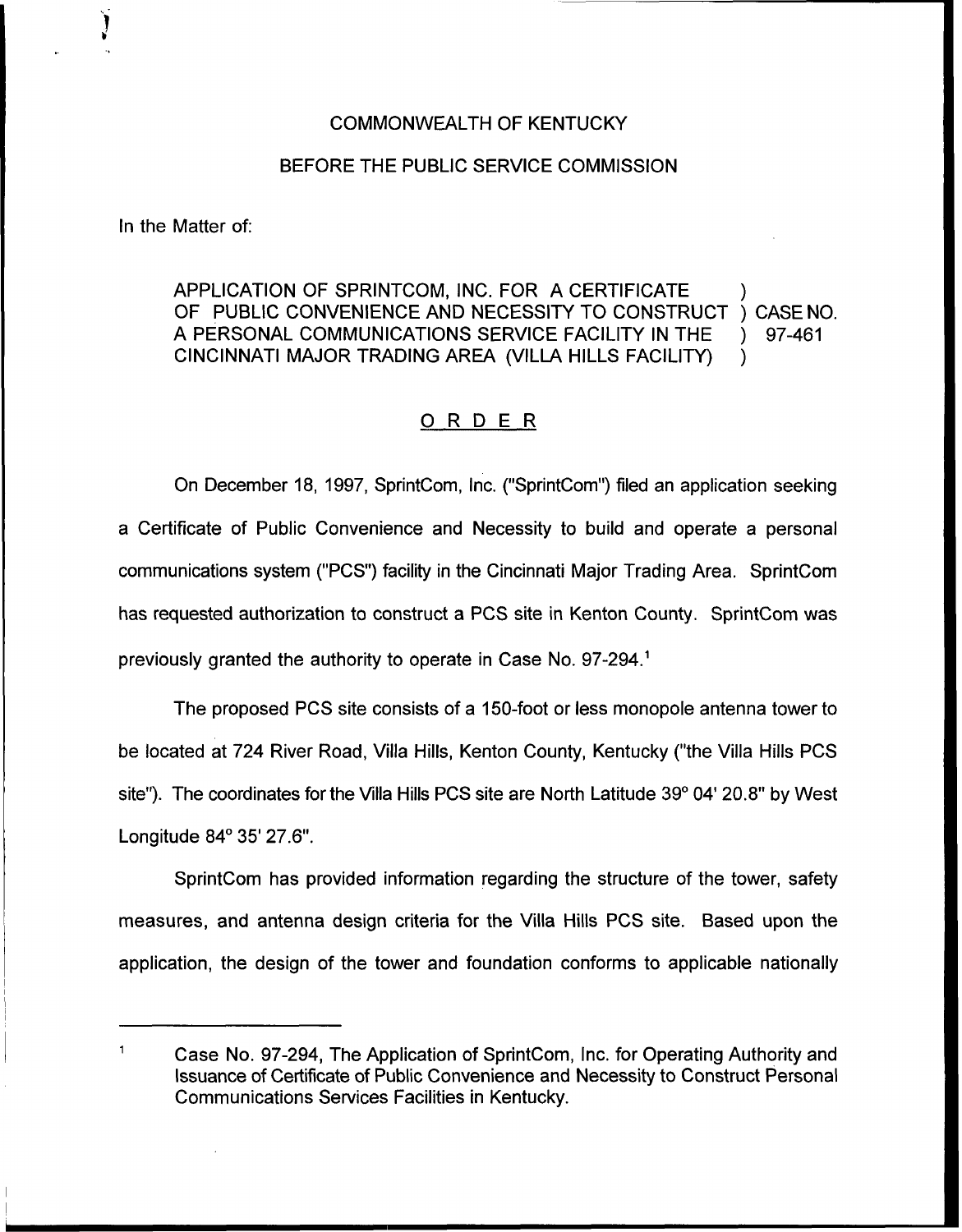recognized building standards, and the plans have been certified by a Registered Professional Engineer.

Pursuant to KRS 100.324(1), the Villa Hills PCS site's construction is exempt from local zoning ordinances; however, SprintCom notified the Villa Hills Planning and Zoning Commission and the Northern Kentucky Area Planning Commission. The Airspace Safety Analysis Corporation has determined that only if a tower at this site exceeded 200' would it require approvals from the Federal Aviation Administration. The Kentucky Airport Zoning Commission also determined that approval was not required for the Villa Hills PCS site.

SprintCom has filed notices verifying that each person who owns property or who resides within 500 feet of the Villa Hills PCS site has been notified of the pending construction. The notice solicited any comments and informed the property owners or residents of their right to intervene. In addition, notice was posted in a visible location on the proposed site for at least two weeks after SprintCom's application was filed. To date, no intervention requests have been received.

Pursuant to KRS 278.280, the Commission is required to determine proper practices to be observed when it finds, upon complaint or on its own motion, that the facilities of any utility subject to its jurisdiction are unreasonable, unsafe, improper, or insufficient. To assist the Commission in its efforts to comply with this mandate, SprintCom should notify the Commission if it does not use this antenna tower to provide PCS radio telecommunications services in the manner set out in its application and this Order. Upon receipt of such notice, the Commission may, on its own motion, institute proceedings to consider the proper practices, including removal of the unused antenna tower, which should be observed by SprintCom.

 $-2-$